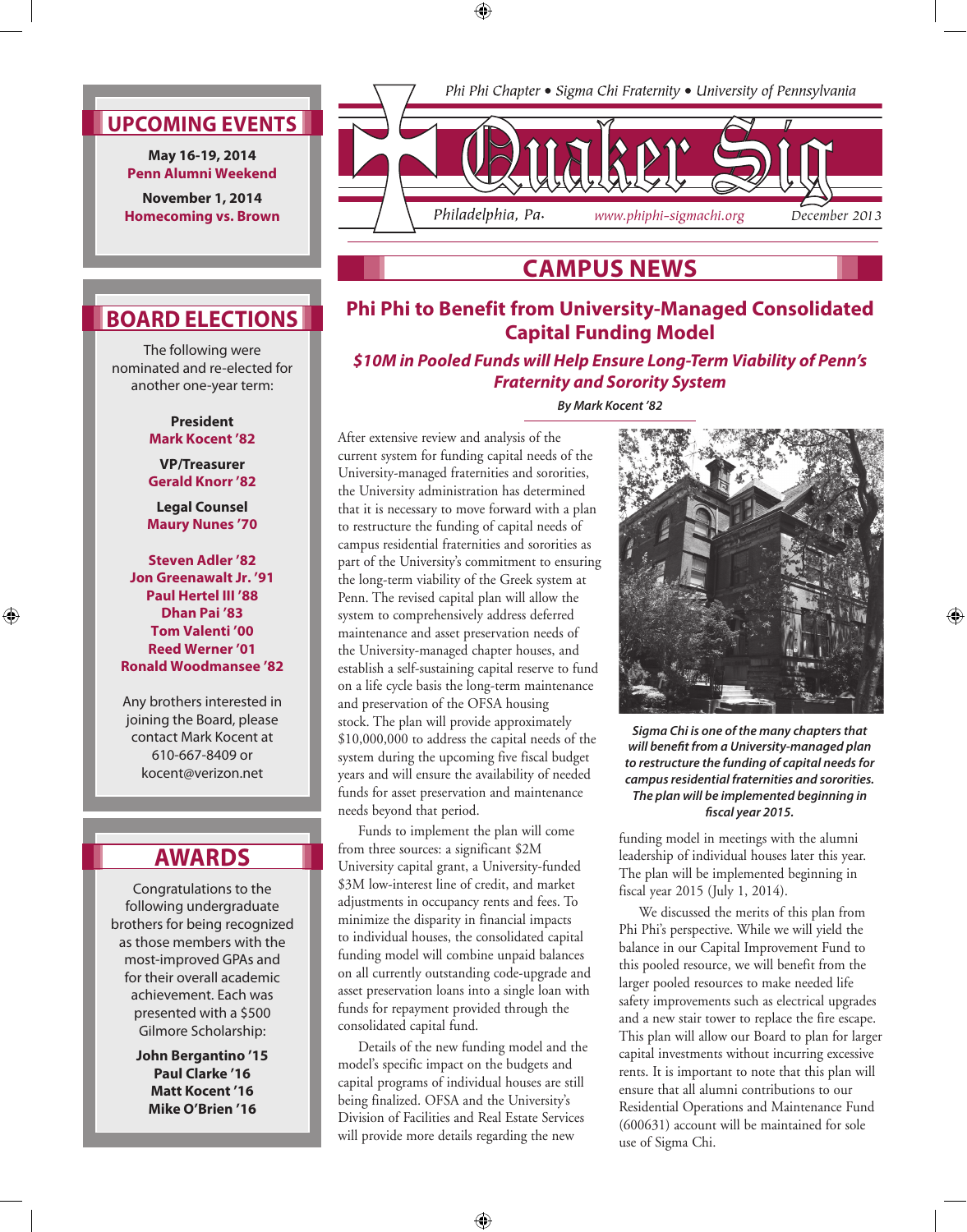# **FINANCIAL REPORT ANNUAL FUND**

## **House Corp's Financial Assets Remain Strong with Modest Growth**

*At Homecoming 2013, Gerald Knorr '82 provided a detailed accounting of the house corporation's financial assets. He once again should be commended for maintaining our strong position with continued modest growth:*

Affinity Connection annual dues (9/1/12 thru 8/31/13): \$10,445 in receipts from 77 donors against \$10,241 in expenses for the annual website and *Quaker Sig* communication plan. See more information in the article to the right.

| <b>Short Term Assets:</b>                                                                 | \$34,306 |
|-------------------------------------------------------------------------------------------|----------|
| Long-Term Assets:                                                                         | \$53,514 |
| Total Unrestricted Assets:<br>$(+12\%$ growth since 2012)                                 | \$87,820 |
| Assets managed by Sigma Chi Foundation on behalf of Phi Phi:<br>Phi Phi Scholarship Fund: | \$98,371 |
| Assets managed by the University on behalf of Phi Phi:                                    |          |
| Residential Operations and Maintenance Fund:                                              | \$59,406 |
| Capital Improvement Fund:                                                                 | \$41,546 |

## **Annual Fund Makes Alumni Communication Programs Possible** *Calling All Brothers to Increase Participation in 2013-14 as We Approach Midpoint in Giving Year*

The annual fund (our alumni dues program) serves as the primary revenue source for Sigma Chi Club of Philadelphia, Inc. This fund enables us to continue our alumni communication programs and provides ongoing support to the active chapter. Your donations make possible the Quaker Sig newsletter, the popular monthly email updates and our recently upgraded website.

Last year, our annual fund numbers were down compared to the two previous years in both dollars raised and donor participation. Each gift makes a big difference, and with a 23% decrease in giving, we are calling on you to help reverse these numbers as we approach the midpoint of our 2013-14 giving year.

Our annual fund, which runs from September 1 through August 31, relies on participation from our alumni brothers each and every year to continue operation. If you haven't already made your annual fund gift in 2013-14, please do so today to add your name to our Honor Roll of Donors. You can donate by mail response or by calling 800-975-6699. Find a list of donors to date on our web site.

## **Continued Capital Improvements Keep Sigma Chi Competitive and Code Compliant**  *Board to Evaluate Fundraising Planning Options to Align with University's Pooled Capital Plan*

⊕

At Homecoming 2013, **Mark Kocent '82** presented architectural drawings, prepared by Runyan & Associates Architects, to create an addition to the north of the chapter house. This same firm completed the documentation of our historic window replacement and also completed a feasibility study for a larger addition. These revised plans illustrate a first phase that would create an ADA accessible entrance, new stair tower and provision in the plan for an elevator – all required by current codes. New bathrooms would also be provided in this addition to allow updated fixture counts and maintenance needs. The existing bathrooms and minor renovations along the exit corridor will create approximately four new single bedrooms. The estimated cost of this addition would be the range of \$1.5M. The plan is designed to accommodate a potential second phase of additional bedrooms should future needs warrant.

In light of the University's pooled capital plan outlined on page 1, it was noted that some portion of this project could be funded by that consolidated fund (i.e the stair tower). The board will continue to evaluate fundraising planning options in the next fiscal year to merge with the University's new capital program. We also continue to seek bedroom naming gifts at \$25,000 each for ongoing renovations to the existing rooms and hope to have an announcement of another commitment by the end of this calendar year.

**Capital Improvement Projects Completed Summer 2013:** Chimney Masonry Stabilization:  $$16,290^{\circ}$ 1<sup>st</sup> Floor and Basement Common Areas Finishes (plaster, paint, etc.) Library (Plaster and Paint):  $$3750*$ Foyer, Hallway, Dining Room, Pantry:  $$4375$ Basement Main Area and Laundry: \$3675 Carpets (cleaning, repairs and new pads): \$2906 Wood Floor Refinishing:  $\frac{1}{3400}$ Laundry Masonry Infill and Repairs:  $\frac{1}{2}4800^{\circ}$ New Washers/Dryers:  $$2646$ **Total Cost for Summer Projects Cost: \$41,842** 

*(Funded from various sources incl: Operating Budget, CIF^ and Education Fund\*)*

### **Future Projects Under Consideration:**

*Interior Improvements:* New Electric distribution and subpanels  $\sim$  \$100,000 Hardwood Flooring in bedrooms ~ \$50,000 New Bedroom Furniture ~ \$100,000 *Exterior Improvements:*  Stairtower to replace Fire Escape ~ \$400,000 Masonry repointing and Brownstone repairs ~ \$285,000 Porch Tile Floor Repair ~ \$20,000 ADA Entry/Bathroom Addition/ Renovations  $\sim$  \$1,500,000

⊕

⊕

⊕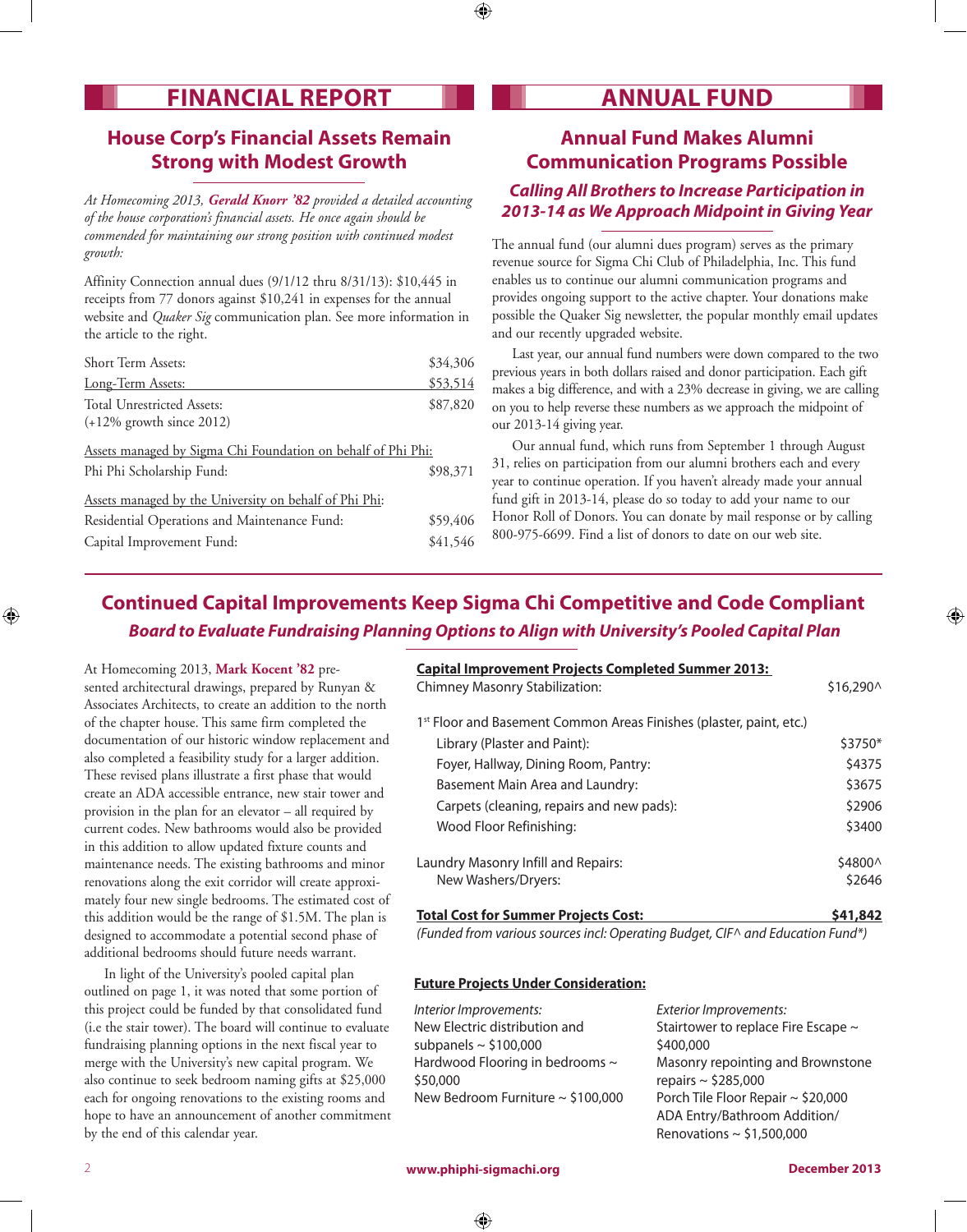# **From the Archives**

## **Great Memories Forever Captured on Film** *New Alumni Web Site Allows Users to Share and Comment on Archived Photos*

Did you know that our online community at **www.phiphi-sigmachi.org** now features the opportunity to upload your own photos to our group photo albums and comment on others? We want to feature many more great pictures from throughout our chapter's history, like this one from the 1960 edition of *The Record*. If you're among the lucky guys forever captured in this image, head on over to our web site to leave a comment on this picture and share a story from your fraternity days.

Other brothers: take advantage of the opportunity to upload similar pictures from your own era. We may select them to appear in an upcoming publication and hopefully spark some fun banter and memories among your class.

# **Alumni Update**

### **Norman J. Wohlken C'54**

(wohlken@mcn.org) After 22 years of blissful retirement overlooking the Pacific Ocean at the Sea Ranch in northern California, my wife and I are moving to Panorama, a continuing-care retirement community near Olympia, Wash. and the Puget Sound. I would like to hear from classmates, especially any Sigma Chi and Friar members, as we begin this new adventure.

*What's new with you? It's now easier than ever to share your news and Sigma Chi stories at www.phiphi-sigmachi.org. Log on to submit yours today!*

### **Chapter Eternal**

We have recently learned of the passing of **Donald A. McGovern '43** on 10/7/12. Phi Phi Chapter extends condolences to his family and friends.

# **At the House**

# **Nearly a Century of Familiar Chimes and Wise Words to Follow** *The Story Behind the Prominent Grandfather Clock at Phi Phi*

When the Sigma Chi Club of Philadelphia,

Inc. (our alumni house corporation) purchased our stately chapter house at 3809 Locust Walk in 1920, a generous Phi Phi alumnus brother stepped forward with a unique gift.

⊕

### **Edward W. Burnshaw Jr.**,

a 1913 graduate of the Wharton School, donated the beautiful grandfa-



*This beautiful clock has chimed in every hour at Phi Phi for the last 93 years.*

ther clock that has welcomed countless brothers and guests, ringing out its familiar Westminster chime every hour on the hour for 93 years.

The small brass plaque affixed to the clock contains the following dedication and words of wisdom:

*Presented by Edward W. Burnshaw, Jr. Phi Phi, Sigma Chi*

*For*

*The Phi Phi Chapter of Sigma Chi Fraternity On the occasion of the Dedication of their Chapter House*

*November 13, 1920*

*"He who lives well lives long, time misspent is not lived, but lost"*

*(Clock manufactured by J.E. Caldwell & Co.)*

University of Pennsylvania Alumni Records and Philadelphia newspaper clippings of the day report that Burnshaw, a resident of 904 Pembroke Ave., Lansdowne, Pa., would go on attain a successful career in the local

automobile industry. An early copy of *Motor Age* reported: "Edward W. Burnshaw, Jr., former general manager and treasurer of the Girard Automobile Co., Philadelphia distributor of Peerless cars, and more recently connected with the Sweeten Automobile Co., Ford and Lincoln dealer, has been appointed vice president and general manager of the Universal Agency, a Ford and Lincoln agency located at 3427 Chestnut St. *(on the eastern border of the Penn campus).*" And the 1919 Yearbook of The Franklin Institute lists as a member, Edward W. Burnshaw, Jr., President of Burnshaw Motor Company, located at 245 North Broad Street, Philadelphia.

Brother Burnshaw passed on to the Chapter Eternal in 1941 and is buried at Holy Cross Cemetery in Yeadon, Pa. His generous gift made in 1920 to the Phi Phi Chapter, with its familiar chime and wise words, lives on. He truly lived well and lived long!

Quaker Sig **www.phiphi‑sigmachi.org** 3